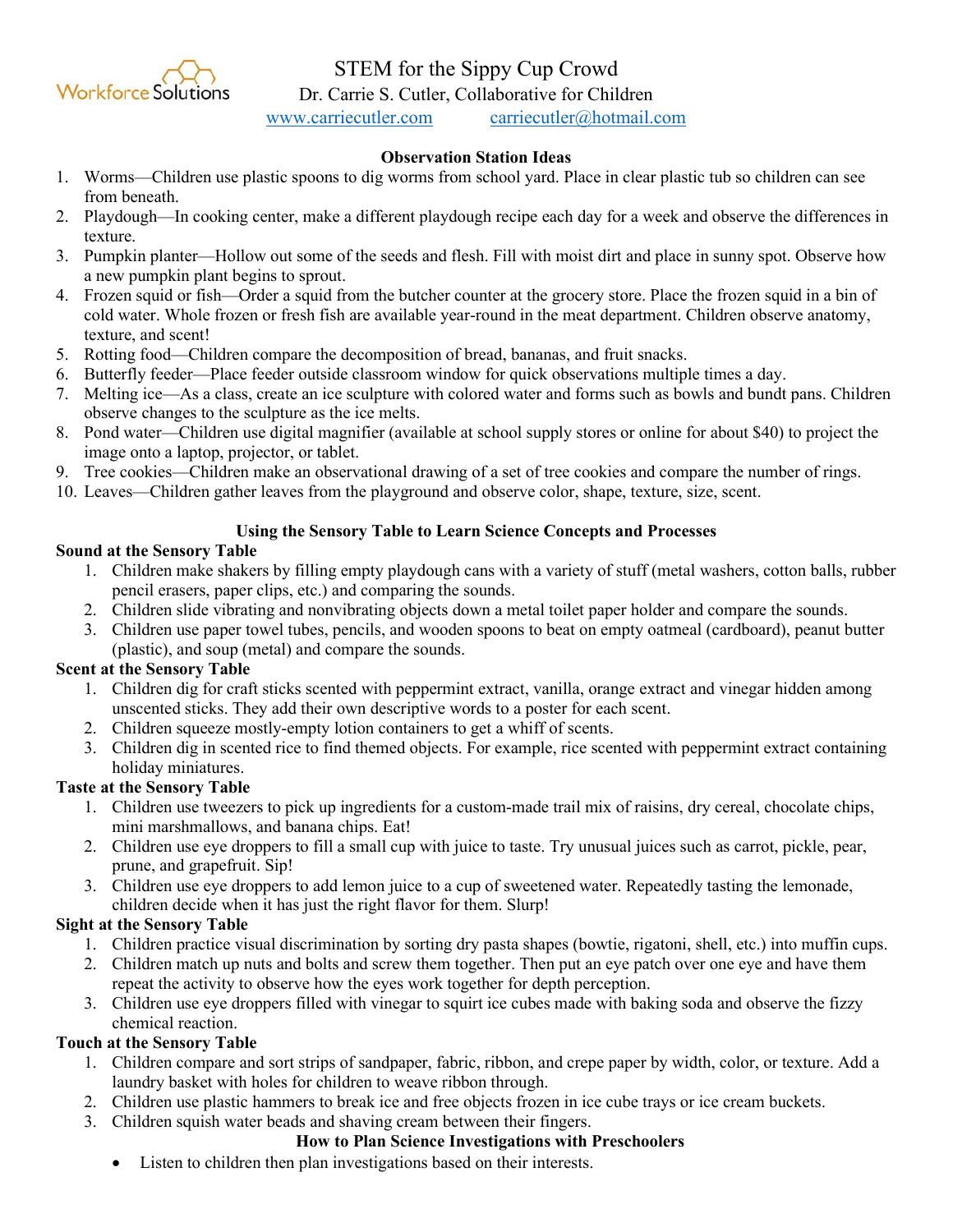- Use Prekindergarten Guidelines to identify relevant content knowledge.
- Ensure children are active rather than passive.
- Set up materials so children can be decision makers about tools and procedures.
- Arrange the environment to ensure safety.

#### **Analog Technology: Tips for Using Ramps**

- Be patient and allow children to figure out how to use the ramps on their own.
- Allow adequate time for children to explore the ramps.
- Build ramps outside, too. Use sand, gravel, water, balls and ice cubes.

#### **Investigating How a Pulley Works**

- Stack up 4-5 heavy books. Tie together with rope, leaving 6 feet rope dangling.
- Have children try to lift books over their heads by pulling up on the rope.
- Loop the rope over a doorknob. Children take turns pulling down on rope to raise the stack of books.
- Ask: Does it seem easier to lift the books now than it did to push them up with their hands or pull them up using the rope? Why?
- Ask: Where can we put the rope if we want to raise the books over our heads?

#### **Engineering Design Challenges and Tips for Preschool Engineering Centers**

#### **1. Block Center**

a) Supply ample blocks and ramp pieces. A good rule of thumb is 200 blocks for a group of 3-year-olds, 300 for 4-yearolds, and 400 to 600 for 5-year-olds.

b) Introduce balls and marbles of varying weights to test ramps.

c) If children do not seem to be visiting the block center, paste children's photos on blocks to encourage social-dramatic elements such as a castle for Lily and Max to live in or a racetrack for Emily and Carlos to speed around.

d) Use a tabletop fan to test the stability of structures.

e) Take photos of children's structures and include them in a book that is kept in the center. Children can look through the book to find structures to re-build.

# **2. Math/Science Center**

a) Provide children with squeezable condiment bottles and an assortment of items. Challenge children to find out which 3D shapes can be blown across a finish line by squeezing the bottles.

b) Construct a maze by taping obstacles on a tabletop. Blow air to move a ping pong ball through the maze. Use thicker and thinner straws and compare the ease of blowing.

c) How far can you blow the ping pong ball UP an incline? Build a ramp and tape a ruler or number line to the side to measure. Graph the results of ten trials.

# **3. Sensory Table**

a) Design a scoop to dig for treasure.

b) Design a pan balance to compare the weights of treasure finds.

c) Design a boat that can carry a plastic animal across the water.

# **4. Dramatic Play Center**

a) Engineering Theme: Design and create a toolbox with either a handle that can support the weight of five pounds or a drawer that works.

b) Auto Shop Theme: Design and create a cardboard car with a hood that opens and closes. Design and create a lever to lift your car so it can be worked on from underneath.

c) Pet Store: Design and create a pet carrier for an animal of their choice that can support 5 pounds. Refine the pet carrier design to include a working door and a usable handle.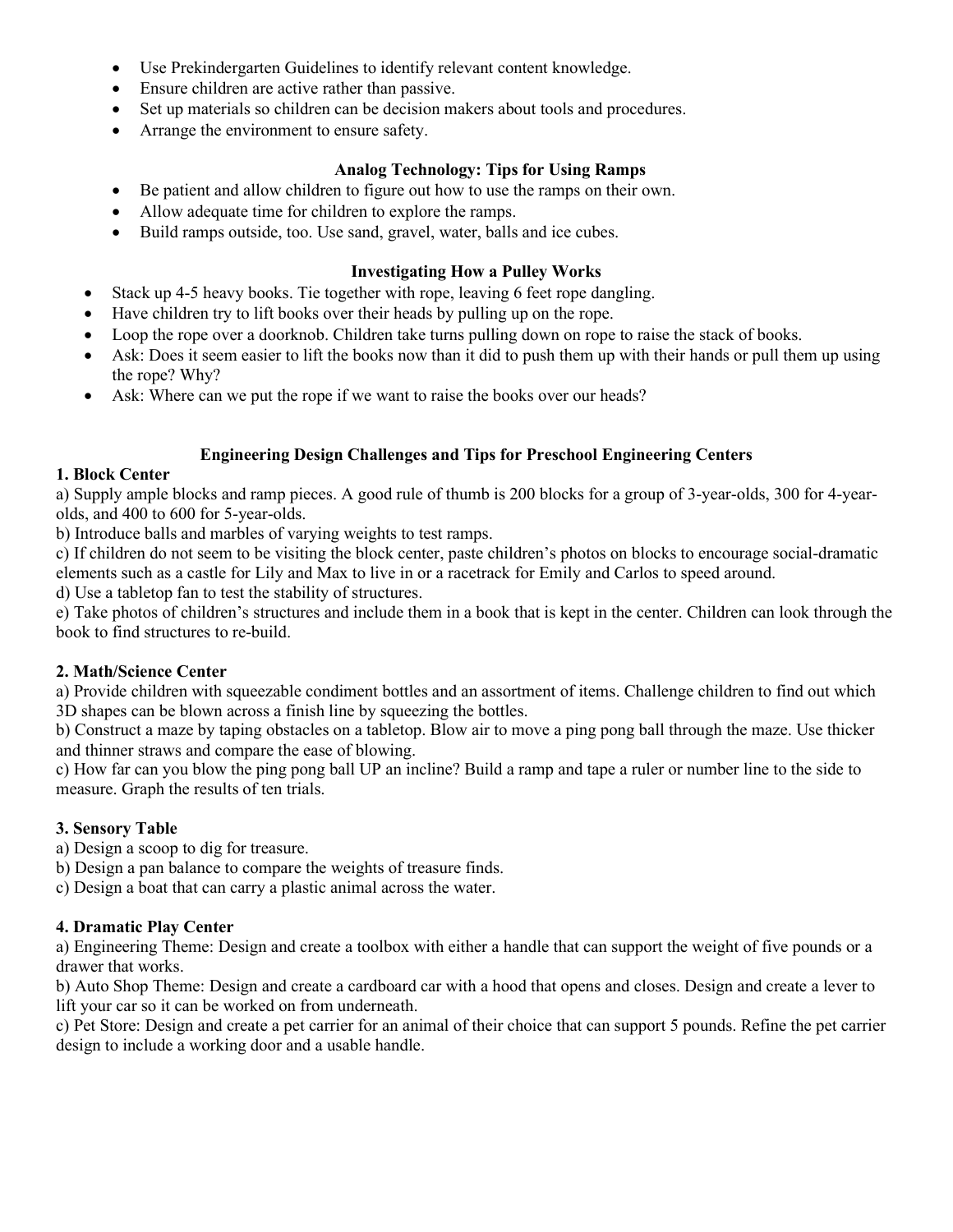## **Design Challenges for Fairy Tales**

- 1. Three Little Pigs--Build a house of straw with drinking straws, a house of sticks with sticks from the playground, and a brick house with wooden blocks. Use a fan to see if the houses can withstand the big bad wolf's huffing and puffing.
- 2. Three Little Kittens—Design a device to keep mittens in pairs when they are put in the washing machine. Try out the device by shaking the paired socks in a closed box to model the agitating washing machine.
- 3. Goldilocks and the Three Bears—Design a chair for baby bear that can support a five-pound weight. Use repurposed items, recyclables, and only a limited supply of tape.
- 4. Three Little Pigs—Design a mask for the big bad wolf so that he cannot blow the pigs' houses down. How will you get the mask to stay on? Test the mask by having a friend try it on and blow as hard as he/she can. Refine your design.
- 5. The Gingerbread Man—Make a playdough gingerbread man that can float. How thin does the gingerbread man need to be to float on top of the water?
- 6. The Elves and the Shoemaker—Design a trap for the elves. The trap must have a pulley that opens and closes the door. How will you keep the door from closing before the elves come at night?
- 7. Thumbelina—Thumbelina needs a new home. Design and create a hanging home made from recycled soda bottles. The home must have an opening large enough for Thumbelina but too small for the sparrow to enter.
- 8. Little Red Riding Hood—Design and create a basket for Red to put Grandmother's goodies in. The basket must be large enough and strong enough to hold a loaf of bread and five cookies.
- 9. Jack and the Beanstalk—Design a ladder for a beanstalk measuring 24 inches. The ladder must support the weight of a plastic toy figure.
- 10. Princess and the Pea—Design a bed for the princess that has enough padding that she can't feel the pea or design a ramp for the pea to roll down from the bed to the floor. The ramp must have at least three changes of direction.

#### **A Few Tips for Math Centers and Games**

- Math is not about worksheets and memorizing.
- Small groups allow almost any activity to be a more meaningful learning experience for children than a whole-group version of the same activity. To keep children's interest, choose activities that are open, rich, and worthwhile.
- Choose activities that children can do (mostly) independently—like those in today's session.
- Keep groups small so that children do not have to wait long for a turn.
- Introduce the game/activity to the whole group. Play first with one partner. Everyone watches. Then that person picks a friend and plays the game while you play with a new partner. Everyone watches. Finally, the four original players choose a partner and play.
- Make yourself one of the math centers, when possible. Encourage self-regulation in the rest of the classroom. Practice routines and expectations so that interruptions are kept to a minimum.

# **Preschool Math Tasks Your Children Will Love**

#### [Wrapping Paper Sets](https://youtu.be/HdXwbZ86xAA)

Materials: wrapping paper or wallpaper with sets--flowers, dots, snowflakes, hearts, cakes, stars, balls, etc. cut into sheets about 2-feet square.

Instructions: Have children circle sets of two objects, such as two teddy bears, two presents, or two balloons—whatever pattern is found on the wrapping paper. Next time, have students circle sets of three, four, or five.